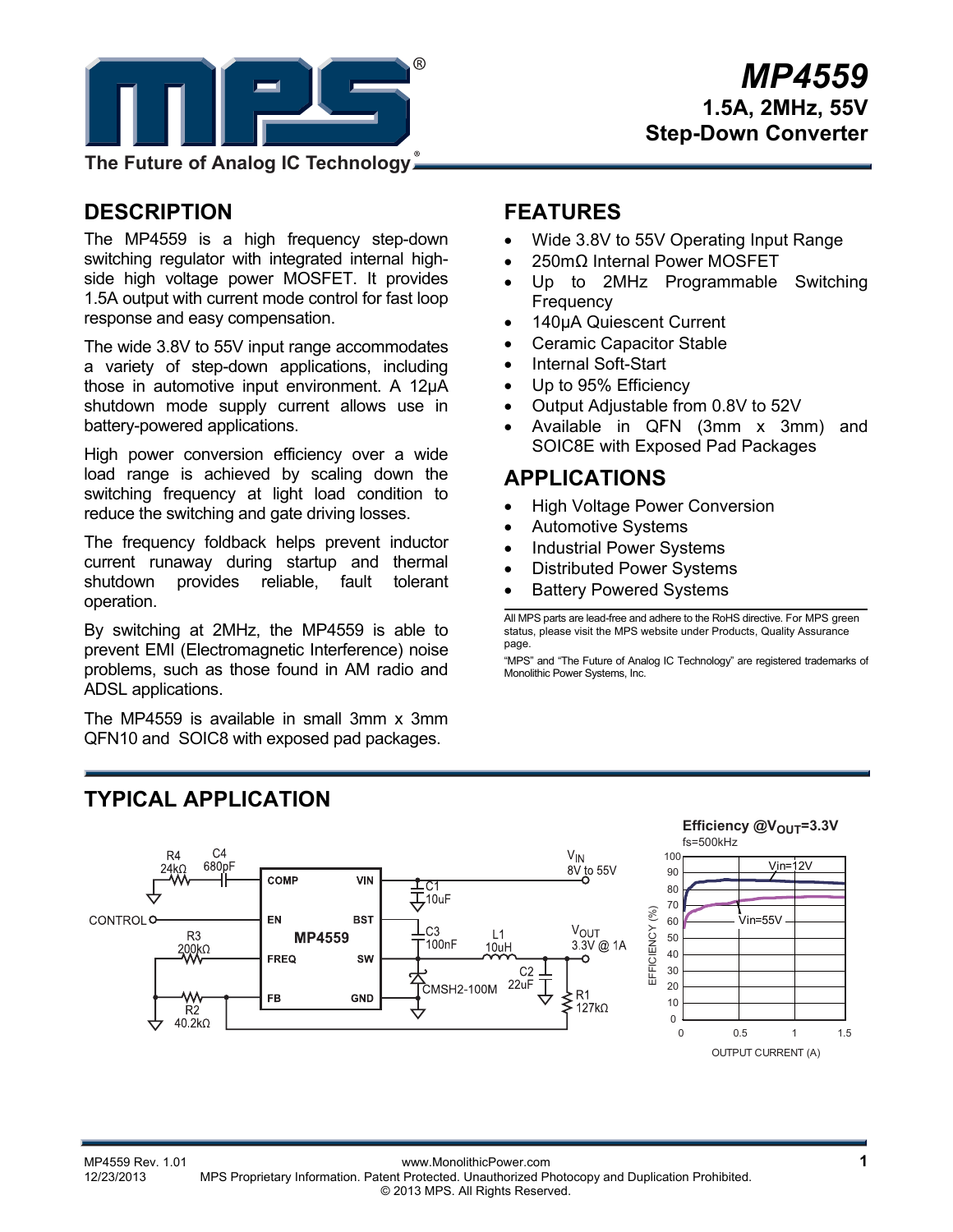

| <b>Part Number</b> | Package       | <b>Top Marking</b> |  |
|--------------------|---------------|--------------------|--|
| MP4559DN*          | SOIC8E        |                    |  |
| MP4559DQ**         | QFN10 (3X3mm) | <b>ADDY</b>        |  |

### **ORDERING INFORMATION**

\* For Tape & Reel, add suffix –Z (e.g. MP4559DN–Z) For RoHS Compliant Packaging, add suffix –LF (e.g. MP4559DN–LF–Z) \*\* For Tape & Reel, add suffix –Z (e.g. MP4559DQ–Z) For RoHS Compliant Packaging, add suffix –LF (e.g. MP4559DQ–LF–Z)



## **PACKAGE REFERENCE**

### **ABSOLUTE MAXIMUM RATINGS (1)**

| Switch Voltage ( $V_{SW}$ ) -0.5V to $V_{IN}$ + 0.5V      |  |
|-----------------------------------------------------------|--|
|                                                           |  |
|                                                           |  |
| Continuous Power Dissipation $(T_A = +25^{\circ}C)^{(2)}$ |  |
|                                                           |  |
|                                                           |  |
|                                                           |  |
|                                                           |  |
| Storage Temperature -65°C to +150°C                       |  |
| <b>Recommended Operating Conditions (3)</b>               |  |
| Supply Voltage V <sub>IN</sub> 3.8V to 55V                |  |
| Output Voltage V <sub>OUT</sub> 0.8V to 52V               |  |
| Operating Junct. Temp $(T_J)$ -40°C to +125°C             |  |

### *Thermal Resistance* **(4)** *θJA θJC* SOIC8E...................................50 ...... 10... C/W QFN10 (3X3mm).................50......12...°C/W

#### **Notes:**

- 1) Exceeding these ratings may damage the device
- 2) The maximum allowable power dissipation is a function of the maximum junction temperature  $T_J(MAX)$ , the junction-toambient thermal resistance  $\theta_{JA}$ , and the ambient temperature TA. The maximum allowable continuous power dissipation at any ambient temperature is calculated by  $P_D(MAX)=(T_J(MAX)-T_J(MAX)-T_J(MAX)-T_J(MAX)-T_J(MAX)$  $T_A$ )/  $\theta_{JA}$ . Exceeding the maximum allowable power dissipation will cause excessive die temperature, and the regulator will go into thermal shutdown. Internal thermal shutdown circuitry protects the device from permanent damage.
- 3) The device is not guaranteed to function outside of its operating conditions.
- 4) Measured on JESD51-7 4-layer board.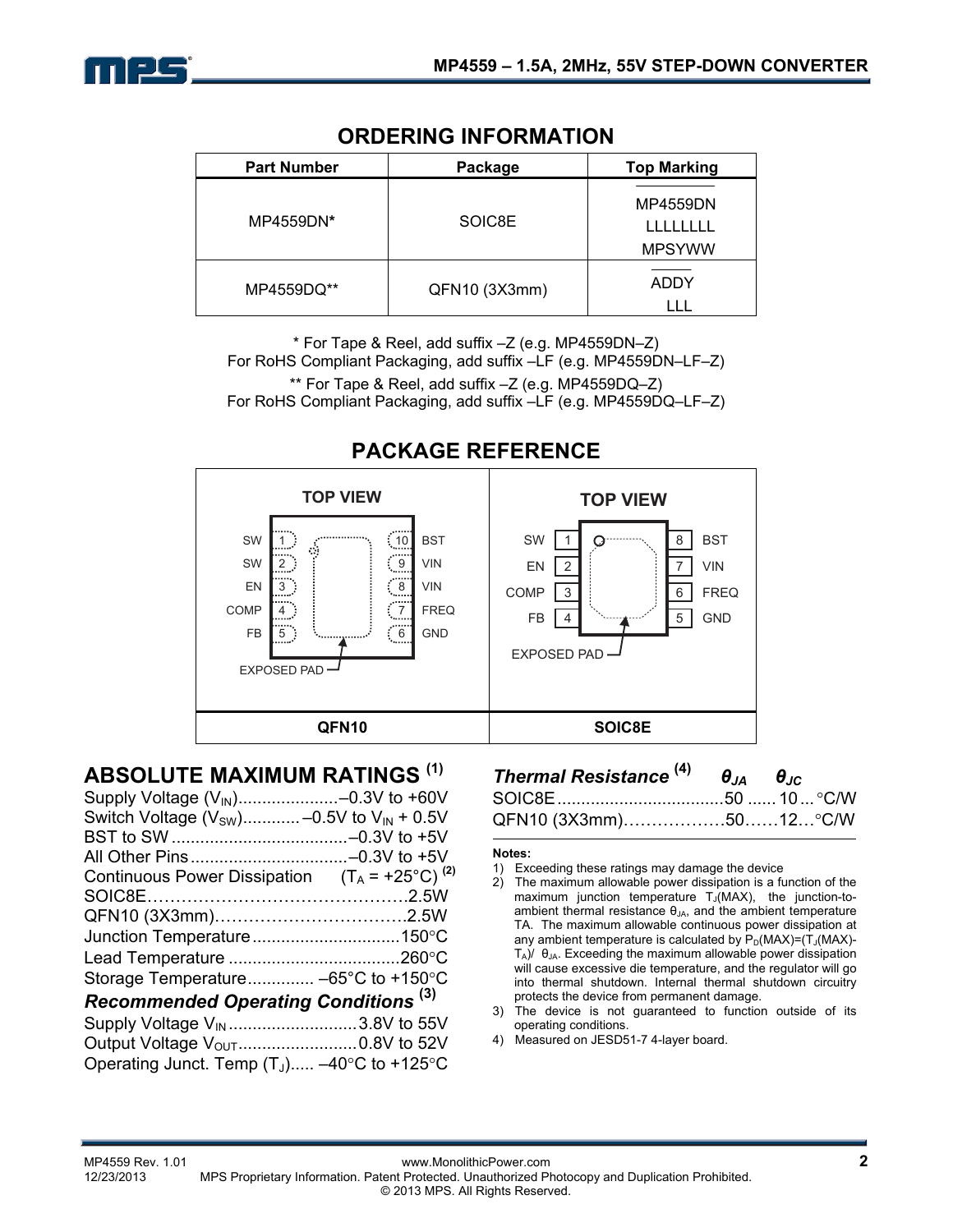

### **ELECTRICAL CHARACTERISTICS**

 $V_{IN}$  = 12V,  $V_{EN}$  = 2.5V,  $V_{COMP}$  = 1.4V,  $T_J$  = -40°C to +85°C. Typical Values are at  $T_J$  = 25°C, unless **otherwise noted.** 

| <b>Parameter</b>                                 | Symbol            | <b>Condition</b>                                                |                        | Min   | <b>Typ</b>   | <b>Max</b> | <b>Units</b> |
|--------------------------------------------------|-------------------|-----------------------------------------------------------------|------------------------|-------|--------------|------------|--------------|
|                                                  |                   | $4.5V < V_{IN} < 55V$                                           | $T_J = 25^{\circ}C$    | 0.780 | 0.800        | 0.820      | $\vee$       |
| Feedback Voltage                                 | $V_{FB}$          |                                                                 |                        | 0.772 |              | 0.829      |              |
| Feedback Leakage Current                         | $I_{FB}$          |                                                                 |                        |       | 0.1          | 1.0        | μA           |
| Upper Switch On Resistance <sup>(5)</sup>        | $R_{DS(ON)}$      | $V_{BST} - V_{SW} = 5V$                                         | $T_J = 25$ °C          | 175   | 250          | 330        | $m\Omega$    |
|                                                  |                   |                                                                 |                        | 160   |              | 400        |              |
| <b>Upper Switch Leakage</b>                      | $I_{SW}$          | $V_{EN}$ = 0V, $V_{SW}$ = 0V                                    |                        |       | $\mathbf{1}$ |            | μA           |
| <b>Current Limit</b>                             | $I_{LIM}$         | $T_{\rm J}$ =25°C                                               | Duty Cycle $\leq 60\%$ | 1.9   | 2.3          | 4.5        | A            |
|                                                  |                   |                                                                 |                        | 1.8   |              | 4.7        |              |
| <b>COMP</b> to Current Sense<br>Transconductance | $G_{CS}$          |                                                                 |                        |       | 5.7          |            | AVV          |
| Error Amp Voltage Gain                           |                   |                                                                 |                        |       | 400          |            | <b>V/V</b>   |
| Error Amp Transconductance                       |                   | $I_{COMP} = \pm 3\mu A$                                         |                        |       | 120          |            | µA/V         |
| Error Amp Min Source current                     |                   | $V_{FB} = 0.7V$                                                 |                        |       | 10           |            | μA           |
| Error Amp Min Sink current                       |                   | $V_{FB} = 0.9V$                                                 |                        |       | $-10$        |            | μA           |
| <b>VIN UVLO Threshold</b>                        |                   | $T_J = 25^{\circ}C$                                             |                        | 2.7   | 3.0          | 3.3        | $\vee$       |
|                                                  |                   |                                                                 |                        | 2.4   | 3.0          | 3.6        |              |
| <b>VIN UVLO Hysteresis</b>                       |                   |                                                                 |                        |       | 0.35         |            | $\vee$       |
| Soft-Start Time <sup>(5)</sup>                   |                   | $0V < V_{FB} < 0.8V$                                            |                        |       | 0.5          |            | ms           |
| <b>Oscillator Frequency</b>                      | $f_{SW}$          | $T_{J} = 25^{\circ}C$<br>$R_{\text{FREQ}} = 95k\Omega$          |                        | 0.8   | 1            | 1.2        | <b>MHz</b>   |
|                                                  |                   |                                                                 |                        | 0.7   |              | 1.3        |              |
| <b>Shutdown Supply Current</b>                   | $I_{\rm S}$       | $V_{EN}$ < 0.3V                                                 |                        |       | 12           | 20         | μA           |
| Quiescent Supply Current                         | $I_{\mathsf{Q}}$  | $\overline{N}$ o load, V <sub>FB</sub> = 0.9V (no<br>switching) |                        |       | 140          | 200        | μA           |
| <b>Thermal Shutdown</b>                          |                   | Hysteresis = $20^{\circ}$ C                                     |                        |       | 150          |            | $\circ$ C    |
| Minimum Off Time                                 | $T_{OFF}$         |                                                                 |                        |       | 100          |            | ns           |
| Minimum On Time <sup>(5)</sup>                   | $T_{\mathsf{ON}}$ |                                                                 |                        |       | 100          |            | ns           |
| <b>EN Rising Threshold</b>                       |                   | $T_J = 25$ °C                                                   |                        | 1.4   | 1.55         | 1.7        | $\vee$       |
|                                                  |                   |                                                                 |                        | 1.3   |              | 1.8        |              |
| <b>EN Threshold Hysteresis</b>                   |                   |                                                                 |                        |       | 320          |            | mV           |

**Note:** 

5) Derived from bench characterization. Not tested in production.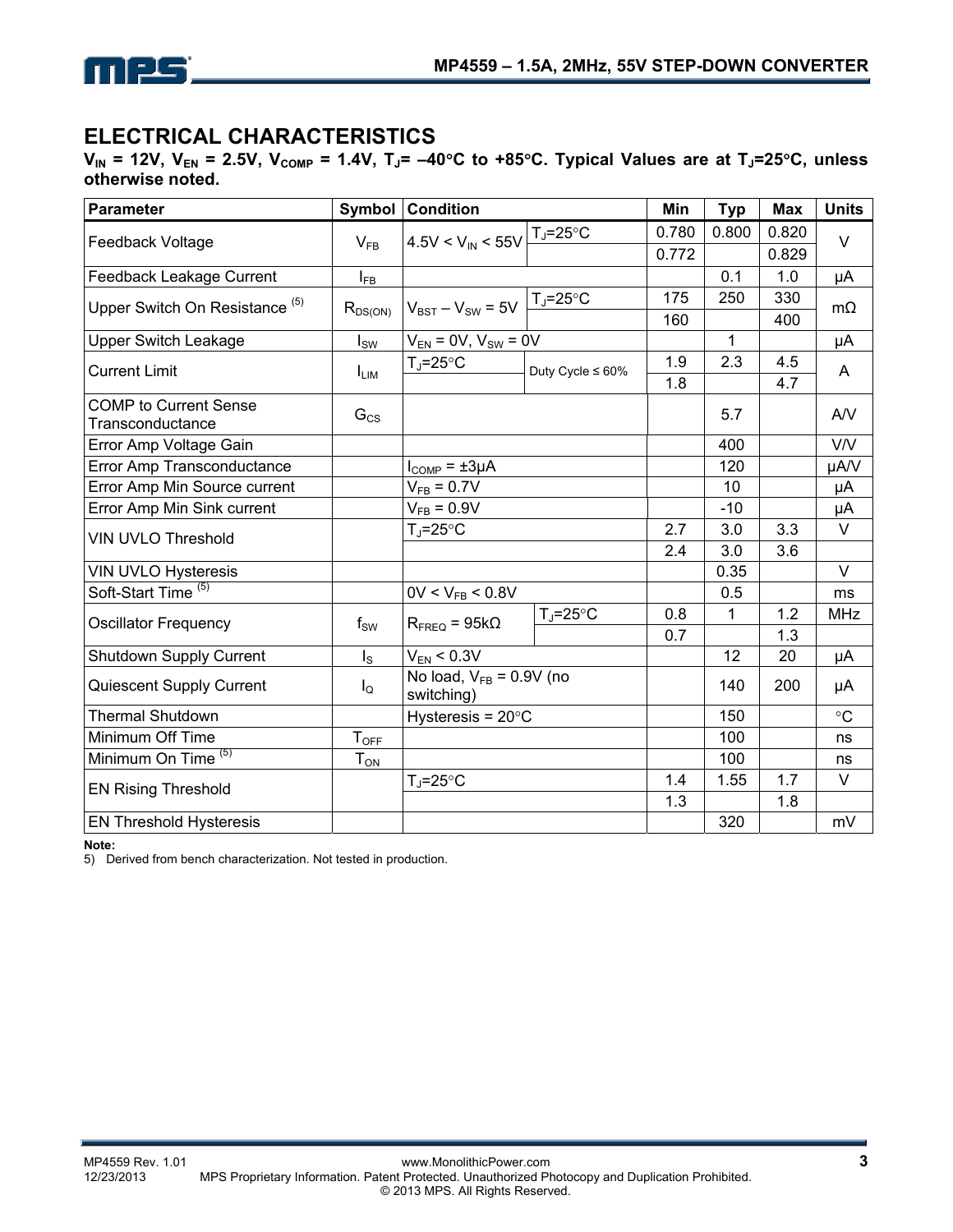

### **PIN FUNCTIONS**

| <b>QFN</b><br>Pin # | SOIC8<br>Pin#  | Name                   | <b>Description</b>                                                                                                                                                                                                  |  |  |  |  |
|---------------------|----------------|------------------------|---------------------------------------------------------------------------------------------------------------------------------------------------------------------------------------------------------------------|--|--|--|--|
| 1, 2                | 1.             | SW                     | Switch Node. Output from the high-side switch. A low $V_F$ Schottky rectifier to ground<br>is required. The rectifier must be close to the SW pins to reduce switching spikes.                                      |  |  |  |  |
| 3                   | $\overline{2}$ | EN                     | Enable Input. Pull this pin below the specified threshold to shutdown the chip. Pull it<br>up above the specified threshold or leaving it floating to enable the chip.                                              |  |  |  |  |
| 4                   | 3              | <b>COMP</b>            | Compensation. Output of the GM error amplifier. Control loop<br>frequency<br>compensation is applied to this pin.                                                                                                   |  |  |  |  |
| 5                   | 4              | <b>FB</b>              | Feedback. Input to the error amplifier. Sets the regulator voltage by comparing the<br>tap of an external resistive divider connected between the output and GND to the<br>internal +0.8V reference.                |  |  |  |  |
| 6                   | 5              | GND,<br>Exposed<br>pad | Ground. Connect as close as possible to the output capacitor and avoid the high-<br>current switch paths. Connect exposed pad to GND plane for optimal thermal<br>performance.                                      |  |  |  |  |
| $\overline{7}$      | 6              | <b>FREQ</b>            | Switching Frequency Program Input. Connect a resistor from this pin to ground to set<br>the switching frequency.                                                                                                    |  |  |  |  |
| 8, 9                | 7              | <b>VIN</b>             | Input Supply. This supplies power to all the internal control circuitry, both BS<br>regulators, and the high-side switch. Place a decoupling capacitor to ground close to<br>this pin to minimize switching spikes. |  |  |  |  |
| 10                  | 8              | <b>BST</b>             | Bootstrap. Positive power supply for the internal floating high-side MOSFET driver.<br>Connect a bypass capacitor between this pin and SW pin.                                                                      |  |  |  |  |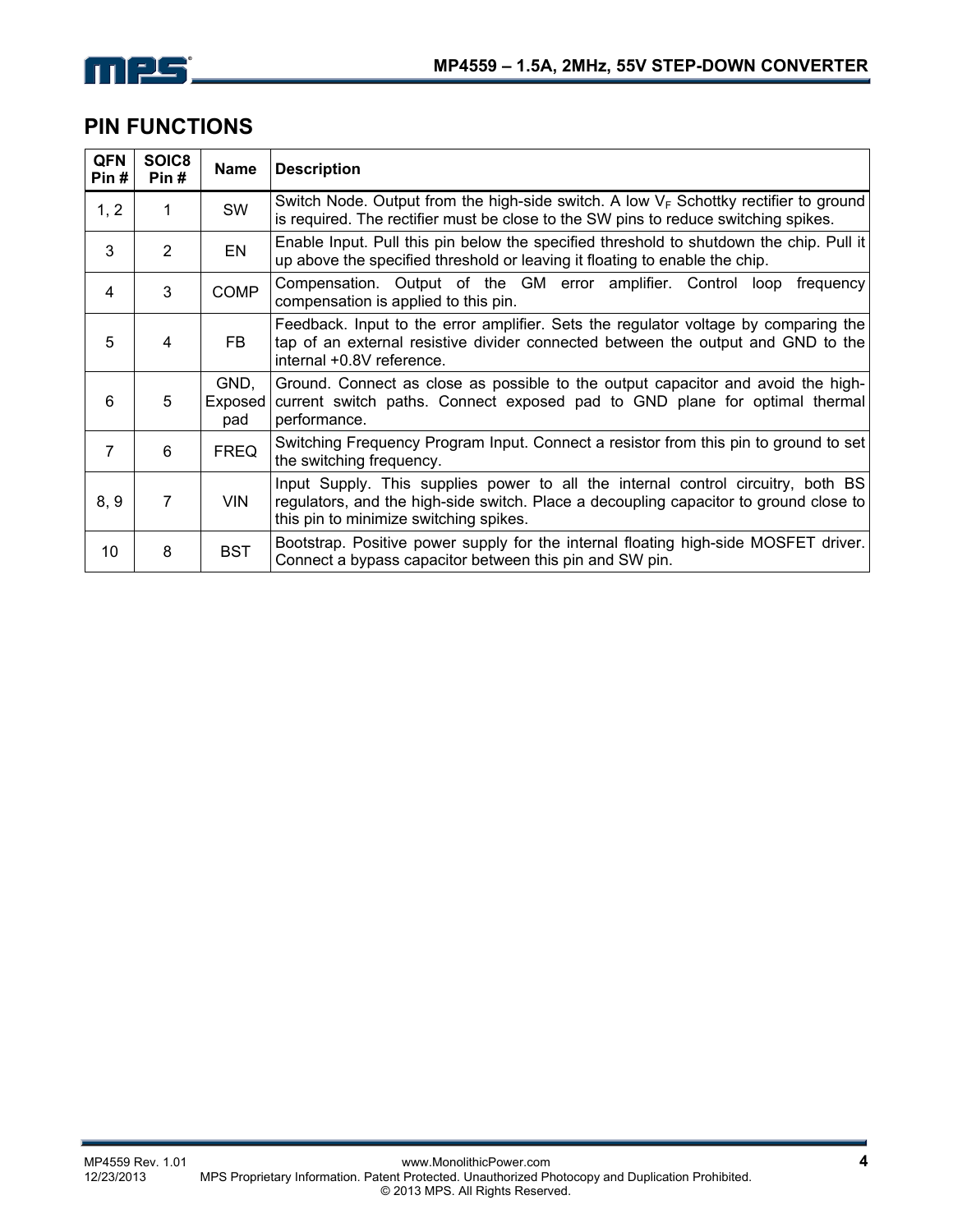

### **TYPICAL PERFORMANCE CHARACTERISTICS**

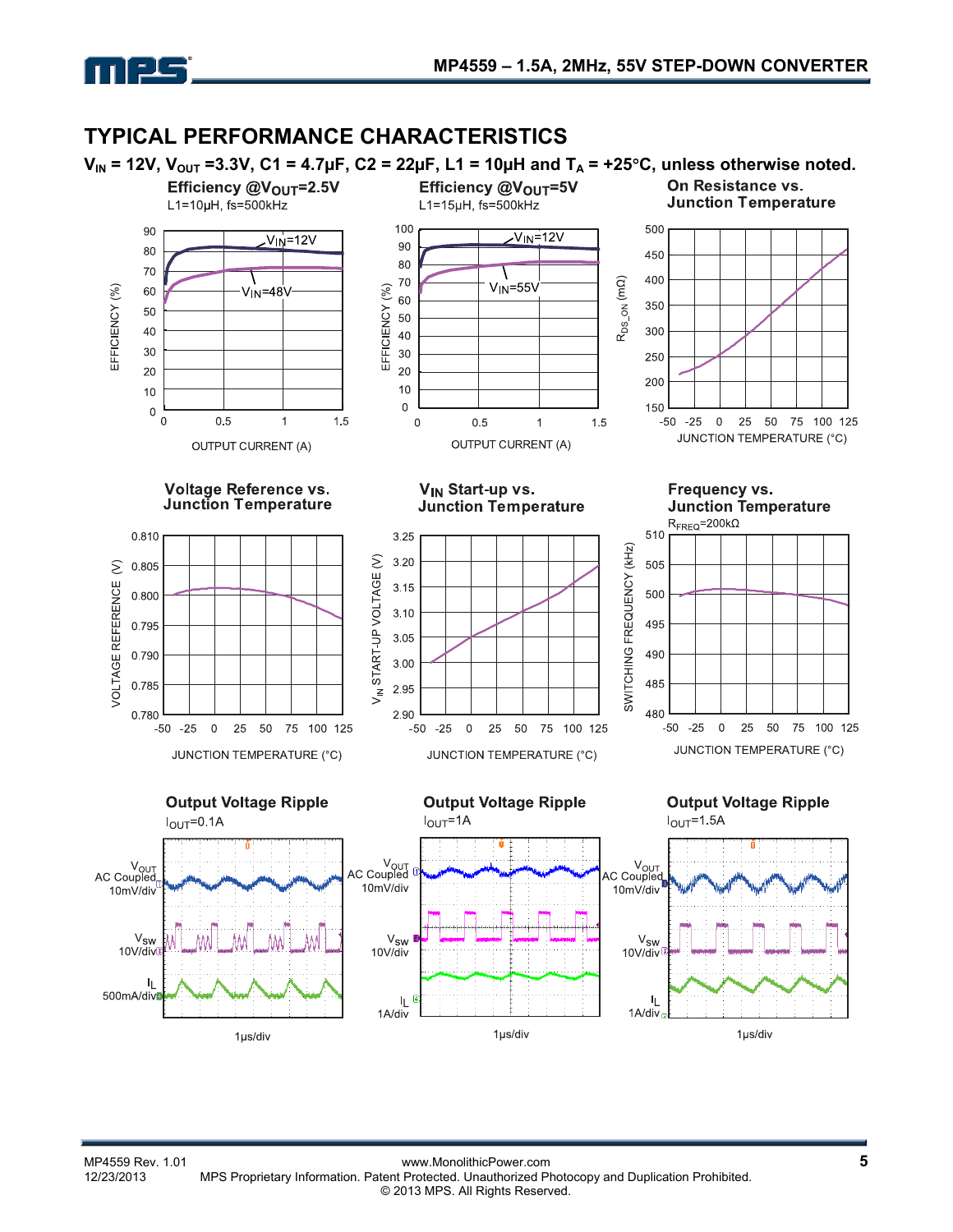

## **TYPICAL PERFORMANCE CHARACTERISTICS**

 $V_{IN}$  = 12V,  $V_{OUT}$  =3.3V, C1 = 4.7µF, C2 = 22µF, L1 = 10µH and  $T_A$  = +25<sup>o</sup>C, unless otherwise noted.







**Shut down**  $I_{OUT} = 0.1A$  $\mathsf{V}_\mathsf{EN}$  $2V/div$  $V_{OUT}$ 2V/div  $V_{SW}$  $10V$ /div  $\mathbf{I}_{\mathbf{I}}$  $1A/div$ 

1ms/div



**Shut down**  $I<sub>OUT</sub>=1.5A$ 









#### **Short Circuit Recovery** I<sub>OUT</sub>=Short to 0A

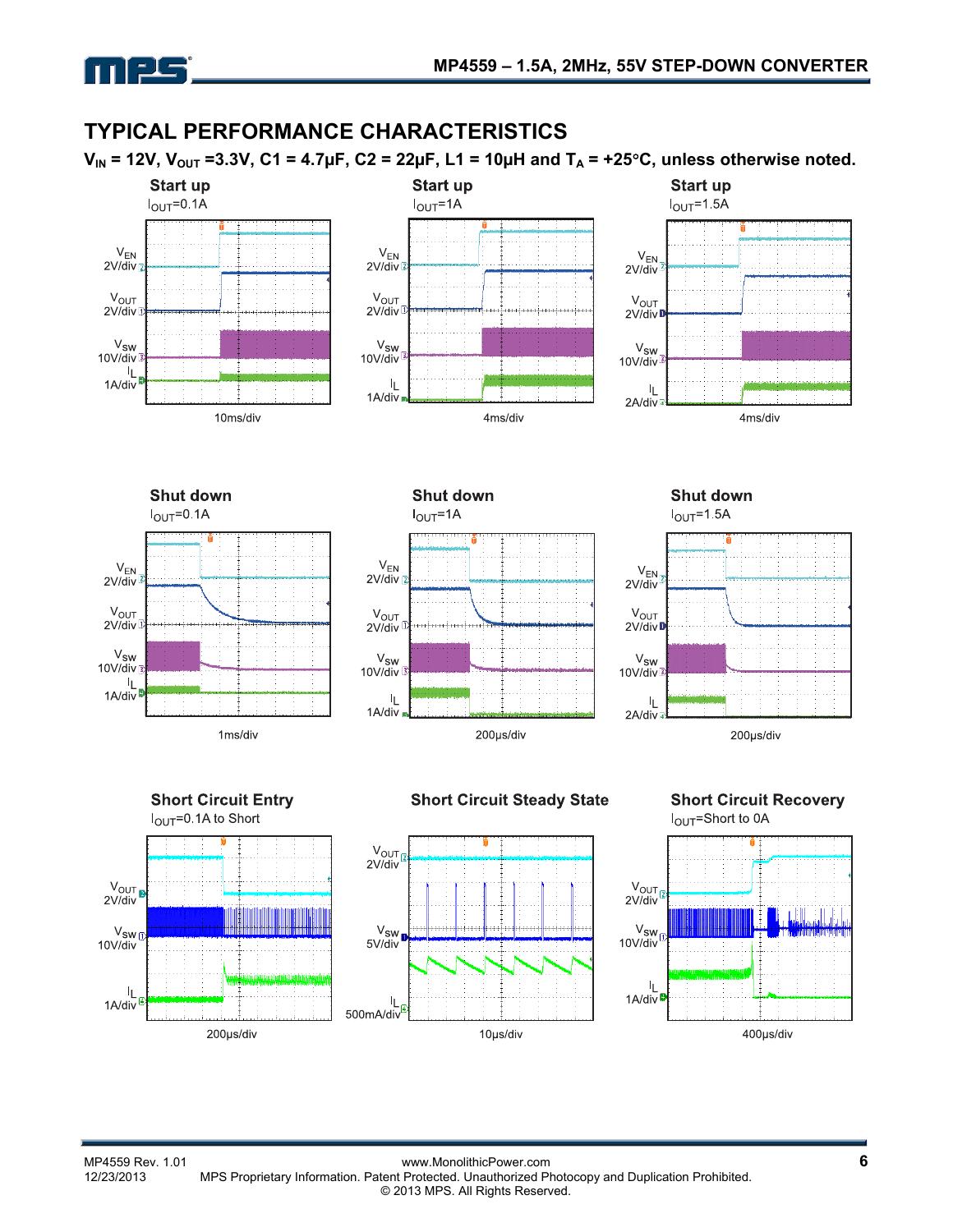

## **BLOCK DIAGRAM**



**Figure 1—Functional Block Diagram**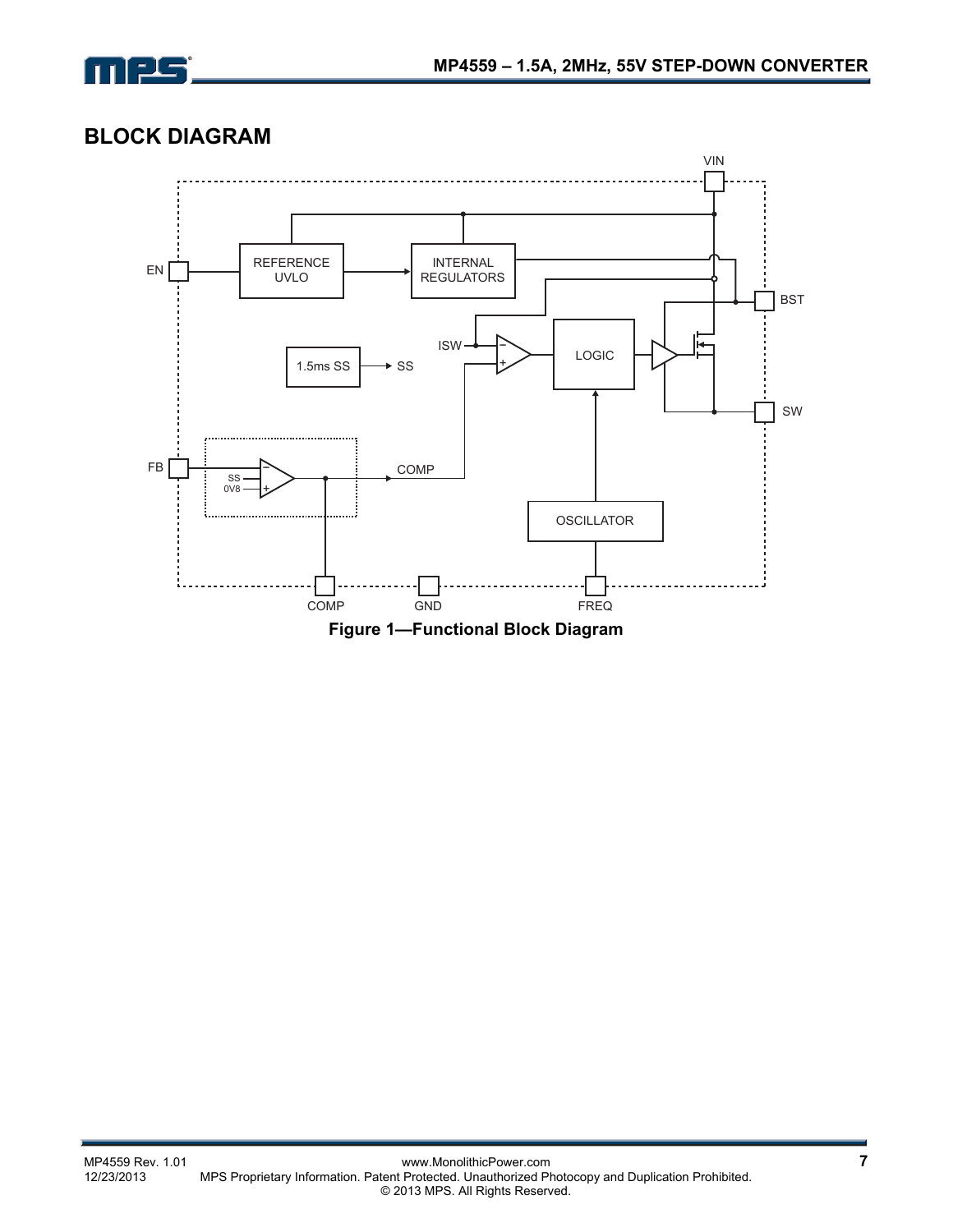

### **OPERATION**

The MP4559 is a programmable frequency, non-synchronous, step-down switching regulator with an integrated high-side high voltage power MOSFET. It provides a single highly efficient solution with current mode control for fast loop response and easy compensation. It features a wide input voltage range, internal soft-start control and precision current limiting. Its very low operational quiescent current makes it suitable for battery powered applications.

#### **PWM Control Mode**

At moderate to high output current, the MP4559 operates in a fixed frequency, peak current control mode to regulate the output voltage. A PWM cycle is initiated by the internal clock. The power MOSFET is turned on and remains on until its current reaches the value set by the COMP voltage. When the power switch is off, it remains off for at least 100ns before the next cycle starts. If, in one PWM period, the current in the power MOSFET does not reach the COMP set current value, the power MOSFET remains on, saving a turn-off operation.

#### **Pulse Skipping Mode**

Under light load condition the switching frequency stretches down to zero to reduce the switching loss and driving loss.

#### **Error Amplifier**

The error amplifier compares the FB pin voltage with the internal reference (REF) and outputs a current proportional to the difference between the two. This output current is then used to charge the external compensation network to form the COMP voltage, which is used to control the power MOSFET current.

During operation, the minimum COMP voltage is clamped to 0.9V and its maximum is clamped to 2.0V. COMP is internally pulled down to GND in shutdown mode. COMP should not be pulled up beyond 2.6V.

#### **Internal Regulator**

Most of the internal circuitries are powered from the 2.6V internal regulator. This regulator takes the VIN input and operates in the full VIN range. When VIN is greater than 3.0V, the output of the regulator is in full regulation. When VIN is lower than 3.0V, the output decreases.

#### **Enable Control**

The MP4559 has a dedicated enable control pin (EN). With high enough input voltage, the chip can be enabled and disabled by EN which has positive logic. Its falling threshold is a precision 1.2V, and its rising threshold is 1.8V (600mV higher).

When floating, EN is pulled up to about 3.0V by an internal 1µA current source so it is enabled. To pull it down, 1µA current capability is needed.

When EN is pulled down below 1.2V, the chip is put into the lowest shutdown current mode. When EN is higher than zero but lower than its rising threshold, the chip is still in shutdown mode but the shutdown current increases slightly.

#### **Under-Voltage Lockout (UVLO)**

Under-voltage lockout (UVLO) is implemented to protect the chip from operating at insufficient supply voltage. The UVLO rising threshold is about 3.0V while its falling threshold is a consistent 2.6V.

#### **Internal Soft-Start**

The soft-start is implemented to prevent the converter output voltage from overshooting during startup and short circuit recovery. When the chip starts, the internal circuitry generates a soft-start voltage (SS) ramping up from 0V to 2.6V. When it is lower than the internal reference (REF), SS overrides REF so the error amplifier uses SS as the reference. When SS is higher than REF, REF regains control.

#### **Thermal Shutdown**

Thermal shutdown is implemented to prevent the chip from operating at exceedingly high temperatures. When the silicon die temperature is higher than its upper threshold, it shuts down the whole chip. When the temperature is lower than its lower threshold, the chip is enabled again.

MP4559 Rev. 1.01 www.MonolithicPower.com **8** 12/23/2013 MPS Proprietary Information. Patent Protected. Unauthorized Photocopy and Duplication Prohibited. © 2013 MPS. All Rights Reserved.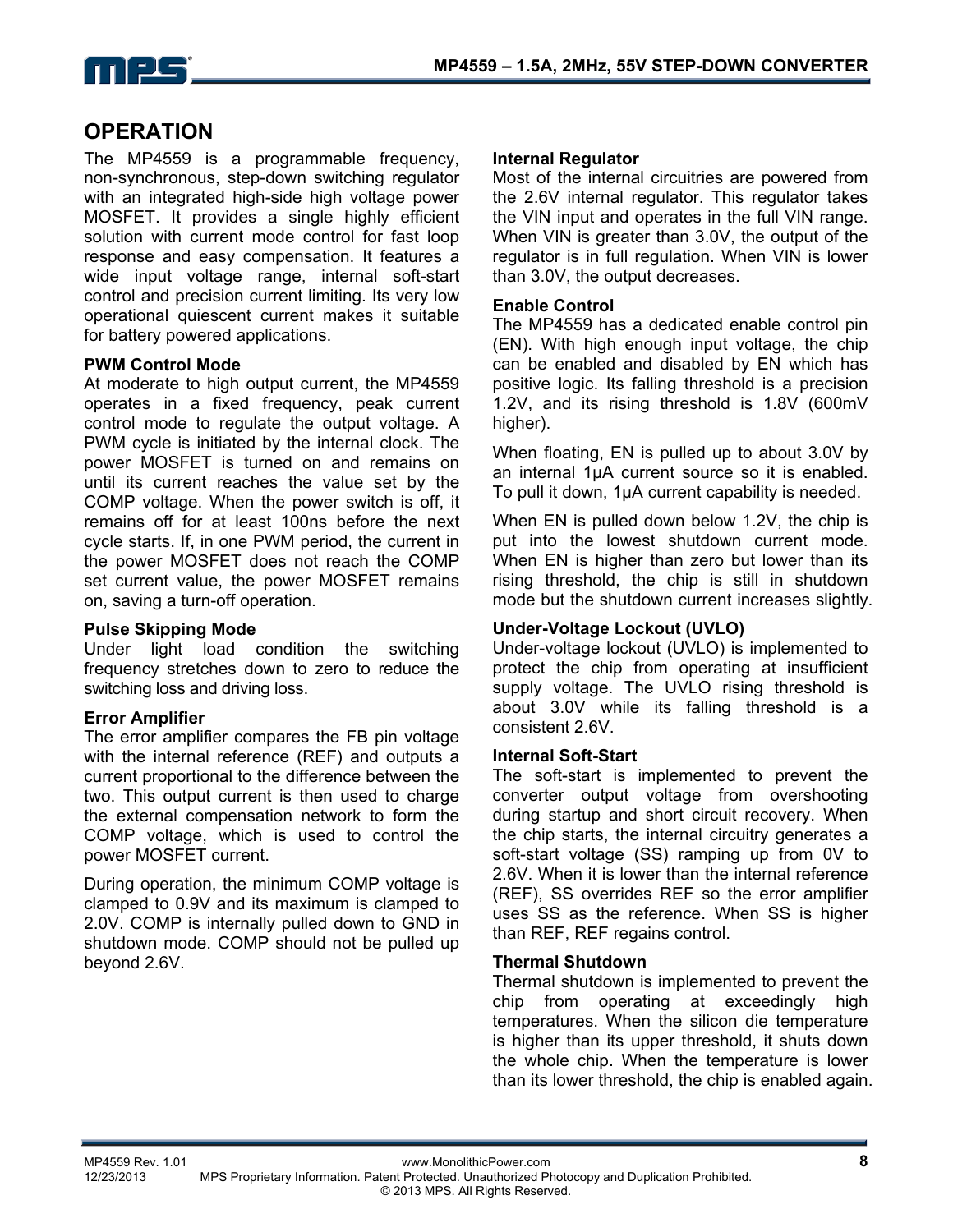

#### **Floating Driver and Bootstrap Charging**

The floating power MOSFET driver is powered by an external bootstrap capacitor. This floating driver has its own UVLO protection. This UVLO's rising threshold is 2.2V with a hysteresis of 150mV. The driver's UVLO is soft-start related. In case the bootstrap voltage hits its UVLO, the soft-start circuit is reset. To prevent noise, there is 20µs delay before the reset action. When bootstrap UVLO is gone, the reset is off and then soft-start process resumes.

The bootstrap capacitor is charged and regulated to about 5V by the dedicated internal bootstrap regulator. When the voltage between the BST and SW nodes is lower than its regulation, a PMOS pass transistor connected from VIN to BST is turned on. The charging current path is from VIN, BST and then to SW. External circuit should provide enough voltage headroom to facilitate the charging.

As long as VIN is sufficiently higher than SW, the bootstrap capacitor can be charged. When the power MOSFET is ON, VIN is about equal to SW so the bootstrap capacitor cannot be charged. When the external diode is on, the difference between VIN and SW is largest, thus making it the best period to charge. When there is no current in the inductor, SW equals the output voltage  $V_{\text{OUT}}$  so the difference between  $V_{\text{IN}}$  and  $V_{\text{OUT}}$  can be used to charge the bootstrap capacitor.

At higher duty cycle operation condition, the time period available to the bootstrap charging is less so the bootstrap capacitor may not be sufficiently charged.

In case the internal circuit does not have sufficient voltage and the bootstrap capacitor is not charged, extra external circuitry can be used to ensure the bootstrap voltage is in the normal operational region. Refer to *External Bootstrap Diode* in Application section.

The DC quiescent current of the floating driver is about 20µA. Make sure the bleeding current at the SW node is higher than this value, such that:

$$
I_{O} + \frac{V_{O}}{(R1 + R2)} > 20 \mu A
$$

#### **Current Comparator and Current Limit**

The power MOSFET current is accurately sensed via a current sense MOSFET. It is then fed to the high speed current comparator for the current mode control purpose. The current comparator takes this sensed current as one of its inputs. When the power MOSFET is turned on, the comparator is first blanked till the end of the turnon transition to avoid noise issues. The comparator then compares the power switch current with the COMP voltage. When the sensed current is higher than the COMP voltage, the comparator output is low, turning off the power MOSFET. The cycle-by-cycle maximum current of the internal power MOSFET is internally limited.

#### **Short Circuit Protection**

When the output is shorted to the ground, the switching frequency is folded back and the current limit is reduced to lower the short circuit current. When the voltage of FB is at zero, the current limit is reduced to about 50% of its full current limit. When FB voltage is higher than 0.4V, current limit reaches 100%.

In short circuit FB voltage is low, the SS is pulled down by FB and SS is about 100mV above FB. In case the short circuit is removed, the output voltage will recover at the SS pace. When FB is high enough, the frequency and current limit return to normal values.

#### **Startup and Shutdown**

If both VIN and EN are higher than their appropriate thresholds, the chip starts. The reference block starts first, generating stable reference voltage and currents, and then the internal regulator is enabled. The regulator provides stable supply for the remaining circuitries.

While the internal supply rail is up, an internal timer holds the power MOSFET OFF for about 50µs to blank the startup glitches. When the internal soft-start block is enabled, it first holds its SS output low to ensure the remaining circuitries are ready and then slowly ramps up.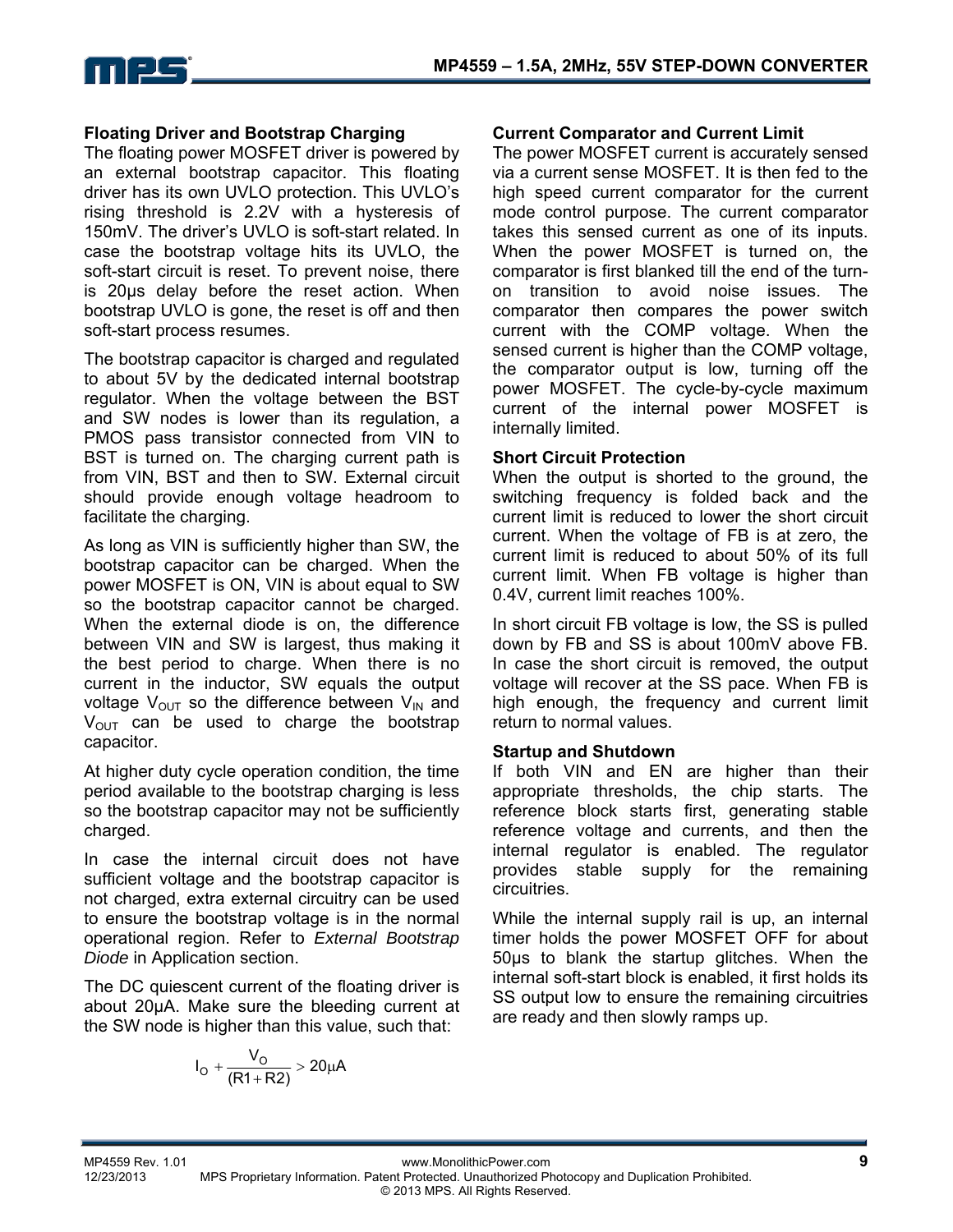



Three events can shut down the chip: EN low, VIN low and thermal shutdown. In the shutdown procedure, power MOSFET is turned off first to avoid any fault triggering. The COMP voltage and the internal supply rail are then pulled down.

#### **Programmable Oscillator**

The MP4559 oscillating frequency is set by an external resistor,  $R_{FREG}$  from the FREQ pin to ground. The value of R<sub>FREQ</sub> can be calculated from:

> FREQ  $R_{\text{FREG}}(kΩ) = \frac{100000}{f_s(kHz)} - 5$

To get  $f_{SW}$ =500kHz,  $R_{FREO}$ =195k $\Omega$ .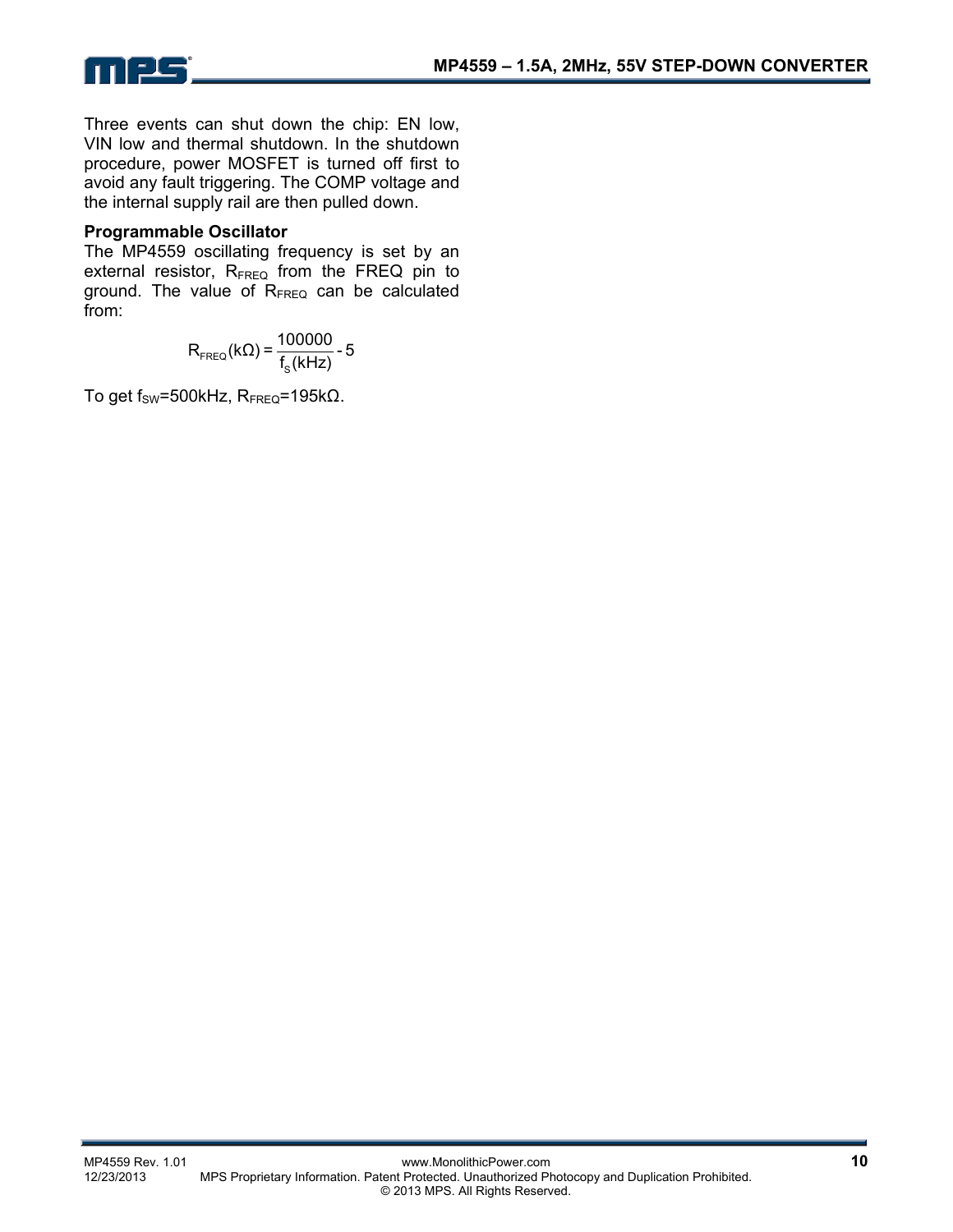

### **APPLICATION INFORMATION**

#### **COMPONENT SELECTION**

#### **Setting the Output Voltage**

The output voltage is set using a resistive voltage divider from the output voltage to FB pin. The voltage divider divides the output voltage down to the feedback voltage by the ratio:

$$
V_{FB} = V_{OUT} \times \frac{R2}{R1 + R2}
$$

Thus the output voltage is:

$$
V_{\text{OUT}} = V_{\text{FB}} \times \frac{R1 + R2}{R2}
$$

For example, the value for R2 can be 10kΩ. With this value, R1 can be determined by:

$$
R1 = 12.5 \times (V_{OUT} - 0.8)(K\Omega)
$$

For example, for a 3.3V output voltage, R2 is 10kΩ, and R1 is 31.6kΩ.

#### **Inductor**

The inductor is required to supply constant current to the output load while being driven by the switched input voltage. A larger value inductor will result in less ripple current that will result in lower output ripple voltage. However, the larger value inductor will have a larger physical size, higher series resistance, and/or lower saturation current.

A good rule for determining the inductance to use is to allow the peak-to-peak ripple current in the inductor to be approximately 30% of the maximum switch current limit. Also, make sure that the peak inductor current is below the maximum switch current limit. The inductance value can be calculated by:

$$
L1 = \frac{V_{OUT}}{f_s \times \Delta I_L} \times (1 - \frac{V_{OUT}}{V_{IN}})
$$

Where  $V_{OUT}$  is the output voltage,  $V_{IN}$  is the input voltage,  $f_s$  is the switching frequency, and ∆I<sub>L</sub> is the peak-to-peak inductor ripple current.

Choose an inductor that will not saturate under the maximum inductor peak current. The peak inductor current can be calculated by:

$$
I_{LP} = I_{LOAD} + \frac{V_{OUT}}{2 \times f_S \times L1} \times \left(1 - \frac{V_{OUT}}{V_{IN}}\right)
$$

Where  $I_{\text{LOAD}}$  is the load current.

Table 1 lists a number of suitable inductors from various manufacturers. The choice of which style inductor to use mainly depends on the price vs. size requirements and any EMI requirement.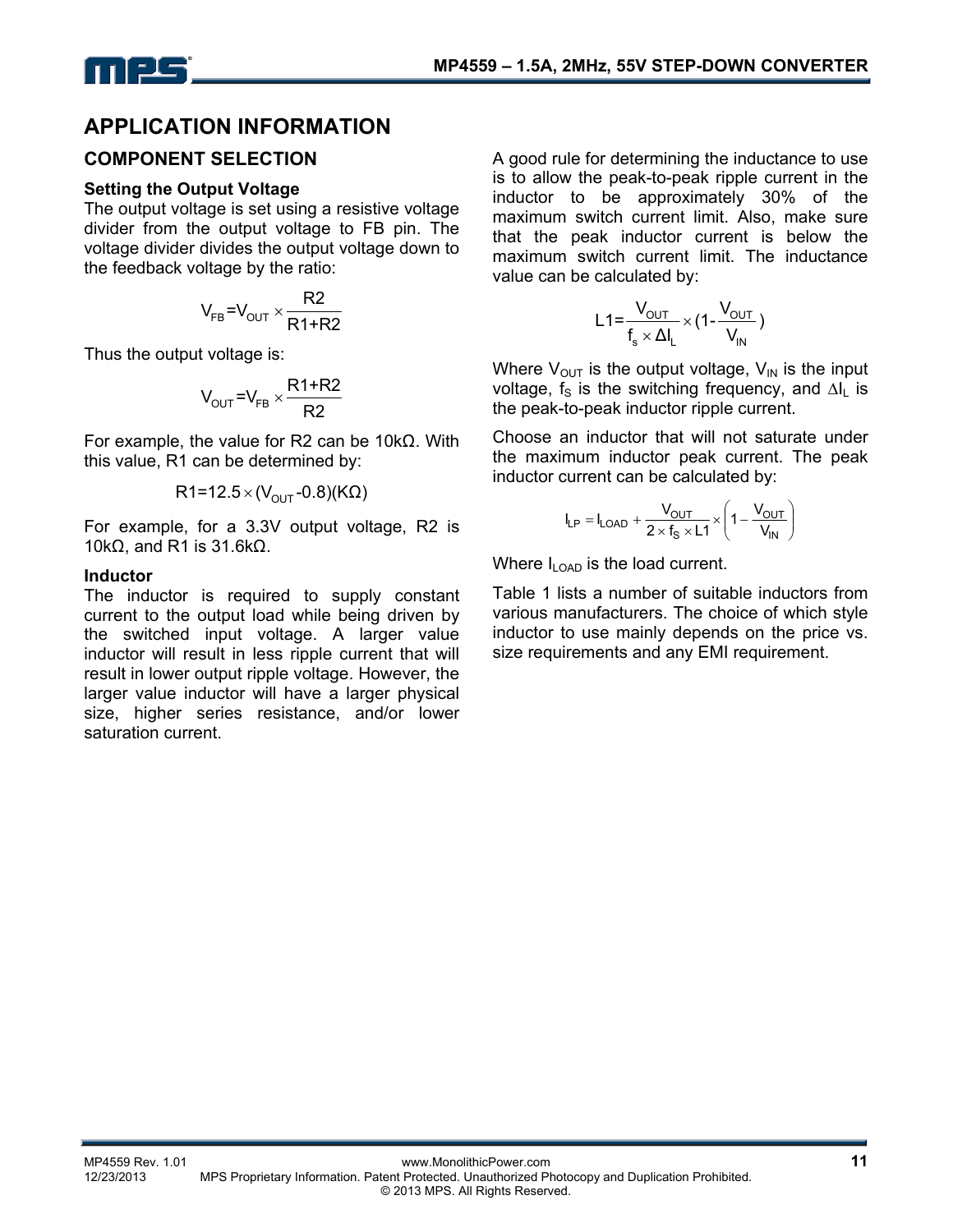|                          | <b>Inductance</b> | <b>Max DCR</b> | <b>Current Rating</b> | <b>Dimensions</b>           |  |  |
|--------------------------|-------------------|----------------|-----------------------|-----------------------------|--|--|
| <b>Part Number</b>       | (HH)              | $(\Omega)$     | (A)                   | $L \times W \times H$ (mm3) |  |  |
| <b>Wurth Electronics</b> |                   |                |                       |                             |  |  |
| 7447789004               | 4.7               | 0.033          | 2.9                   | 7.3x7.3x3.2                 |  |  |
| 744066100                | 10                | 0.035          | 3.6                   | 10x10x3.8                   |  |  |
| 744771115                | 15                | 0.025          | 3.75                  | 12x12x6                     |  |  |
| 744771122                | 22                | 0.031          | 3.37                  | 12x12x6                     |  |  |
| <b>TDK</b>               |                   |                |                       |                             |  |  |
| RLF7030T-4R7             | 4.7               | 0.031          | 3.4                   | 7.3x6.8x3.2                 |  |  |
| SLF10145T-100            | 10                | 0.0364         | 3                     | 10.1x10.1x4.5               |  |  |
| SLF12565T-150M4R2        | 15                | 0.0237         | 4.2                   | 12.5x12.5x6.5               |  |  |
| SLF12565T-220M3R5        | 22                | 0.0316         | 3.5                   | 12.5x12.5x6.5               |  |  |
| Toko                     |                   |                |                       |                             |  |  |
| FDV0630-4R7M             | 4.7               | 0.049          | 3.3                   | 7.7x7x3                     |  |  |
| 919AS-100M               | 10                | 0.0265         | 4.3                   | 10.3x10.3x4.5               |  |  |
| 919AS-160M               | 16                | 0.0492         | 3.3                   | 10.3x10.3x4.5               |  |  |
| 919AS-220M               | 22                | 0.0776         | 3                     | 10.3x10.3x4.5               |  |  |

#### **Table 1—Inductor Selection Guide**

#### **Output Rectifier Diode**

The output rectifier diode supplies the current to the inductor when the high-side switch is off. To reduce losses due to the diode forward voltage and recovery times, use a Schottky diode.

Choose a diode whose maximum reverse voltage rating is greater than the maximum input voltage, and whose current rating is greater than the maximum load current. Table 2 lists example Schottky diodes and manufacturers.

| <b>Diodes</b>     | Voltage/<br><b>Current Rating</b> | <b>Manufacturer</b> |
|-------------------|-----------------------------------|---------------------|
| B290-13-F         | 90V, 2A                           | Diodes Inc.         |
| B380-13-F         | 80V, 3A                           | Diodes Inc.         |
| <b>CMSH2-100M</b> | 100V, 2A                          | <b>Central Semi</b> |
| CMSH3-100MA       | 100V, 3A                          | <b>Central Semi</b> |

**Table 2—Diode Selection Guide**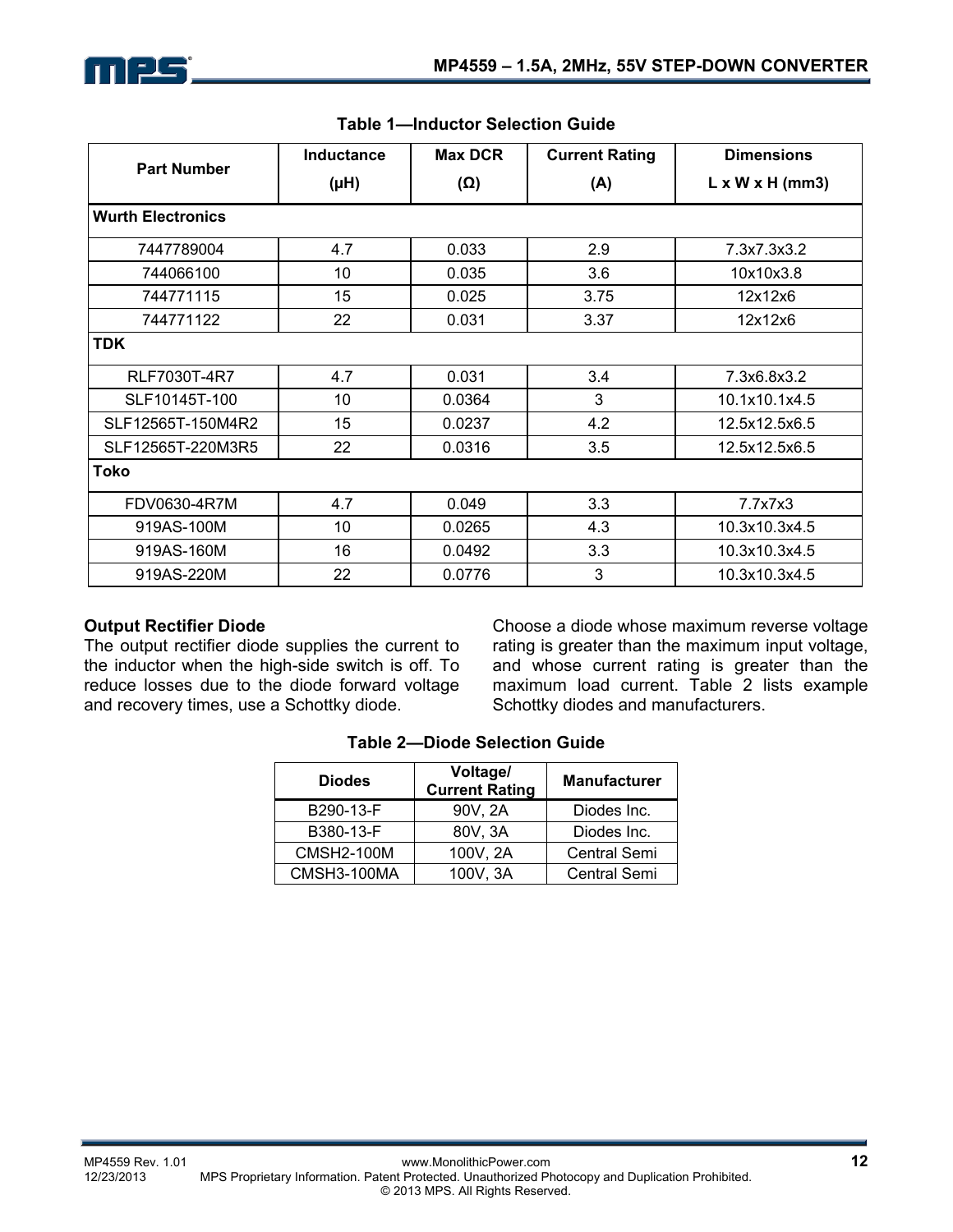

#### **Input Capacitor**

The input current to the step-down converter is discontinuous, therefore a capacitor is required to supply the AC current to the step-down converter while maintaining the DC input voltage. Use low ESR capacitors for the best performance. Ceramic capacitors are preferred, but tantalum or low-ESR electrolytic capacitors may also suffice.

For simplification, choose the input capacitor with RMS current rating greater than half of the maximum load current. The input capacitor (C1) can be electrolytic, tantalum or ceramic.

When using electrolytic or tantalum capacitors, a small, high quality ceramic capacitor, i.e. 0.1μF, should be placed as close to the IC as possible. When using ceramic capacitors, make sure that they have enough capacitance to provide sufficient charge to prevent excessive voltage ripple at input. The input voltage ripple caused by capacitance can be estimated by:

$$
\Delta V_{IN} = \frac{I_{LOAD}}{f_S \times C1} \times \frac{V_{OUT}}{V_{IN}} \times \left(1 - \frac{V_{OUT}}{V_{IN}}\right)
$$

#### **Output Capacitor**

The output capacitor (C2) is required to maintain the DC output voltage. Ceramic, tantalum, or low ESR electrolytic capacitors are recommended. Low ESR capacitors are preferred to keep the output voltage ripple low. The output voltage ripple can be estimated by:

$$
\Delta V_{OUT} = \frac{V_{OUT}}{f_S \times L} \times \left(1 - \frac{V_{OUT}}{V_{IN}}\right) \times \left(R_{ESR} + \frac{1}{8 \times f_S \times C2}\right)
$$

Where L is the inductor value and  $R_{ESR}$  is the equivalent series resistance (ESR) value of the output capacitor.

In the case of ceramic capacitors, the impedance at the switching frequency is dominated by the capacitance. The output voltage ripple is mainly caused by the capacitance. For simplification, the output voltage ripple can be estimated by:

$$
\Delta V_{\text{OUT}} = \frac{V_{\text{OUT}}}{8 \times f_{\text{S}}^2 \times L \times C2} \times \left(1 - \frac{V_{\text{OUT}}}{V_{\text{IN}}}\right)
$$

In the case of tantalum or electrolytic capacitors, the ESR dominates the impedance at the switching frequency. For simplification, the output ripple can be approximated to:

$$
\Delta V_{OUT} = \frac{V_{OUT}}{f_s \times L} \times \left(1 - \frac{V_{OUT}}{V_{IN}}\right) \times R_{ESR}
$$

The characteristics of the output capacitor also affect the stability of the regulation system. The MP4559 can be optimized for a wide range of capacitance and ESR values.

#### **Compensation Components**

MP4559 employs current mode control for easy compensation and fast transient response. The system stability and transient response are controlled through the COMP pin. COMP pin is the output of the internal error amplifier. A series capacitor-resistor combination sets a pole-zero combination to control the characteristics of the control system. The DC gain of the voltage feedback loop is given by:

$$
A_{\text{VDC}} = R_{\text{LOAD}} \times G_{\text{CS}} \times A_{\text{VEA}} \times \frac{V_{\text{FB}}}{V_{\text{OUT}}}
$$

Where  $A_{VEA}$  is the error amplifier voltage gain,  $400$ V/V;  $G_{CS}$  is the current sense transconductance, 5.6A/V;  $R_{\text{LOAD}}$  is the load resistor value.

The system has two poles of importance. One is due to the compensation capacitor (C3), the output resistor of error amplifier. The other is due to the output capacitor and the load resistor. These poles are located at:

$$
f_{P1} = \frac{G_{EA}}{2\pi \times C3 \times A_{VEA}}
$$

$$
f_{P2} = \frac{1}{2\pi \times C2 \times R_{LOAD}}
$$

Where,  $G_{FA}$  is the error amplifier transconductance, 120μA/V.

The system has one zero of importance, due to the compensation capacitor (C3) and the compensation resistor (R3). This zero is located at:

$$
f_{z1} = \frac{1}{2\pi \times C3 \times R3}
$$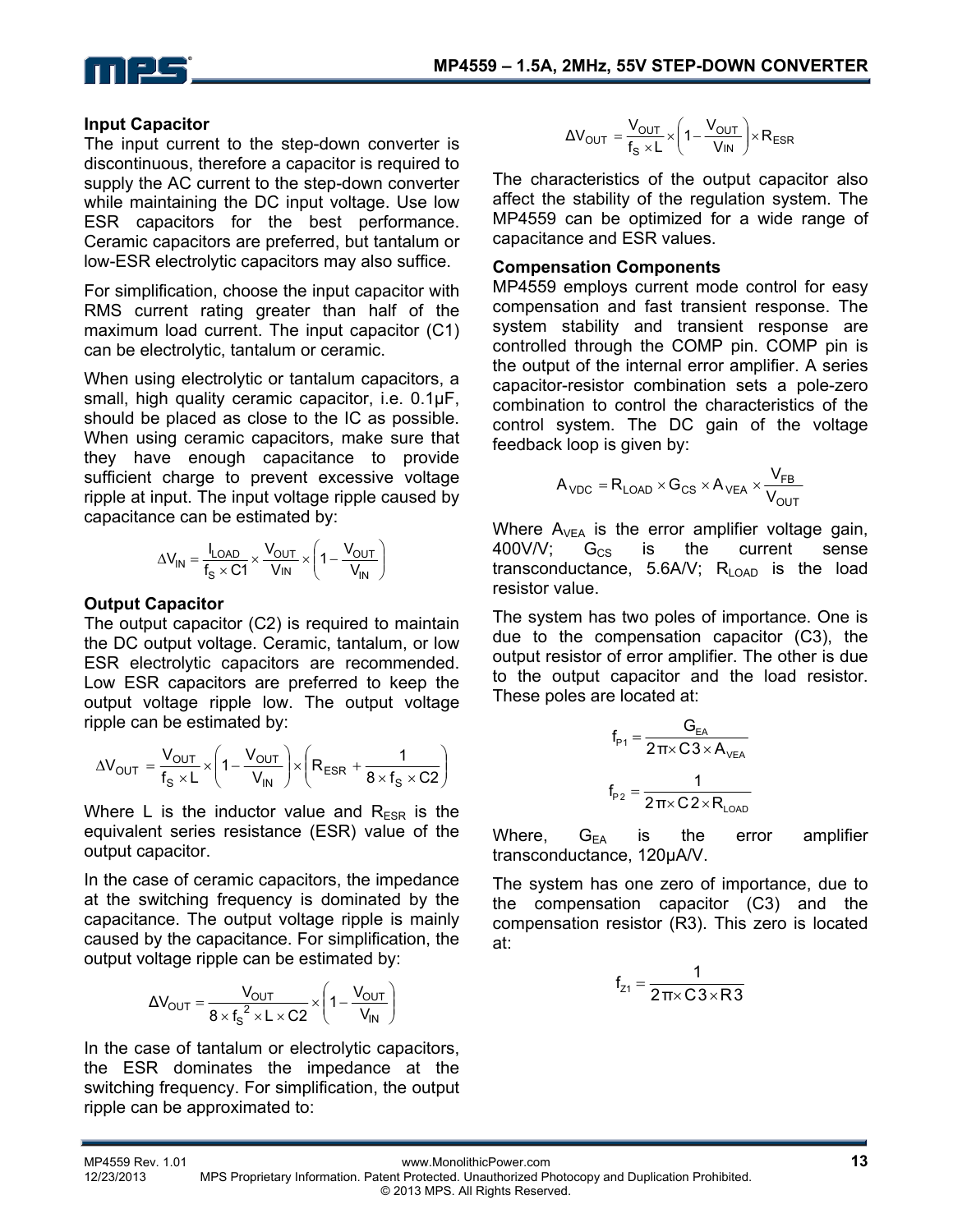

The system may have another zero of importance, if the output capacitor has a large capacitance and/or a high ESR value. The zero, due to the ESR and capacitance of the output

capacitor, is located at:

$$
f_{ESR} = \frac{1}{2\pi \times C2 \times R_{ESR}}
$$

In this case, a third pole set by the compensation capacitor (C5) and the compensation resistor (R3) is used to compensate the effect of the ESR zero on the loop gain. This pole is located at:

$$
f_{p_3} = \frac{1}{2\pi \times C5 \times R3}
$$

The goal of compensation design is to shape the converter transfer function to get a desired loop gain. The system crossover frequency where the feedback loop has the unity gain is important. Lower crossover frequencies result in slower line and load transient responses, while higher crossover frequencies could cause system unstable. A good rule of thumb is to set the crossover frequency to approximately one-tenth of the switching frequency.

**Table 3—Compensation Values for Typical Output Voltage/Capacitor Combinations** 

| $V_{OUT}$<br>(V) | $L(\mu H)$  | C <sub>2</sub><br>$(\mu F)$ | R <sub>3</sub><br>$(k\Omega)$ | C <sub>3</sub><br>(pF) | C <sub>6</sub><br>(pF) |
|------------------|-------------|-----------------------------|-------------------------------|------------------------|------------------------|
| 1.8              | 4.7         | 33                          | 32.4                          | 680                    | None                   |
| 2.5              | $4.7 - 6.8$ | 22                          | 26.1                          | 680                    | None                   |
| 3.3              | $6.8 - 10$  | 22                          | 68.1                          | 220                    | None                   |
| 5                | $15 - 22$   | 33                          | 47.5                          | 330                    | None                   |
| 12               | 10          | 22                          | 16                            | 470                    | 2                      |

To optimize the compensation components for conditions not listed in Table 3, the following procedure can be used.

1. Choose the compensation resistor (R3) to set the desired crossover frequency. Determine the R3 value by the following equation:

$$
R3 = \frac{2\pi \times C2 \times f_C}{G_{\text{EA}} \times G_{\text{CS}}} \times \frac{V_{\text{OUT}}}{V_{\text{FB}}}
$$

Where  $f_C$  is the desired crossover frequency.

2. Choose the compensation capacitor (C3) to achieve the desired phase margin. For applications with typical inductor values, setting the compensation zero,  $f_{z1}$ , below one forth of the crossover frequency provides sufficient phase margin. Determine the C3 value by the following equation:

$$
C3 > \frac{4}{2\pi \times R3 \times f_c}
$$

3. Determine if the second compensation capacitor (C5) is required. It is required if the ESR zero of the output capacitor is located at less than half of the switching frequency, or the following relationship is valid:

$$
\frac{1}{2\pi\times C2\times R_{\text{ESR}}} < \frac{f_s}{2}
$$

If this is the case, then add the second compensation capacitor (C5) to set the pole  $f_{P3}$  at the location of the ESR zero. Determine the C5 value by the equation:

$$
C5 = \frac{C2 \times R_{ESR}}{R3}
$$

#### **High Frequency Operation**

The switching frequency of MP4559 can be programmed up to 2MHz by an external resistor.

The minimum on time of MP4559 is about 100ns (typ). Pulse skipping operation can be seen more easily at higher switching frequency due to the minimum on time.

Since the internal bootstrap circuitry has higher impedance, which may not be adequate to charge the bootstrap capacitor during each (1-D)×Ts charging period, an external bootstrap charging diode is strongly recommended if the switching frequency is about 2MHz (see External Bootstrap Diode section for detailed implementation information).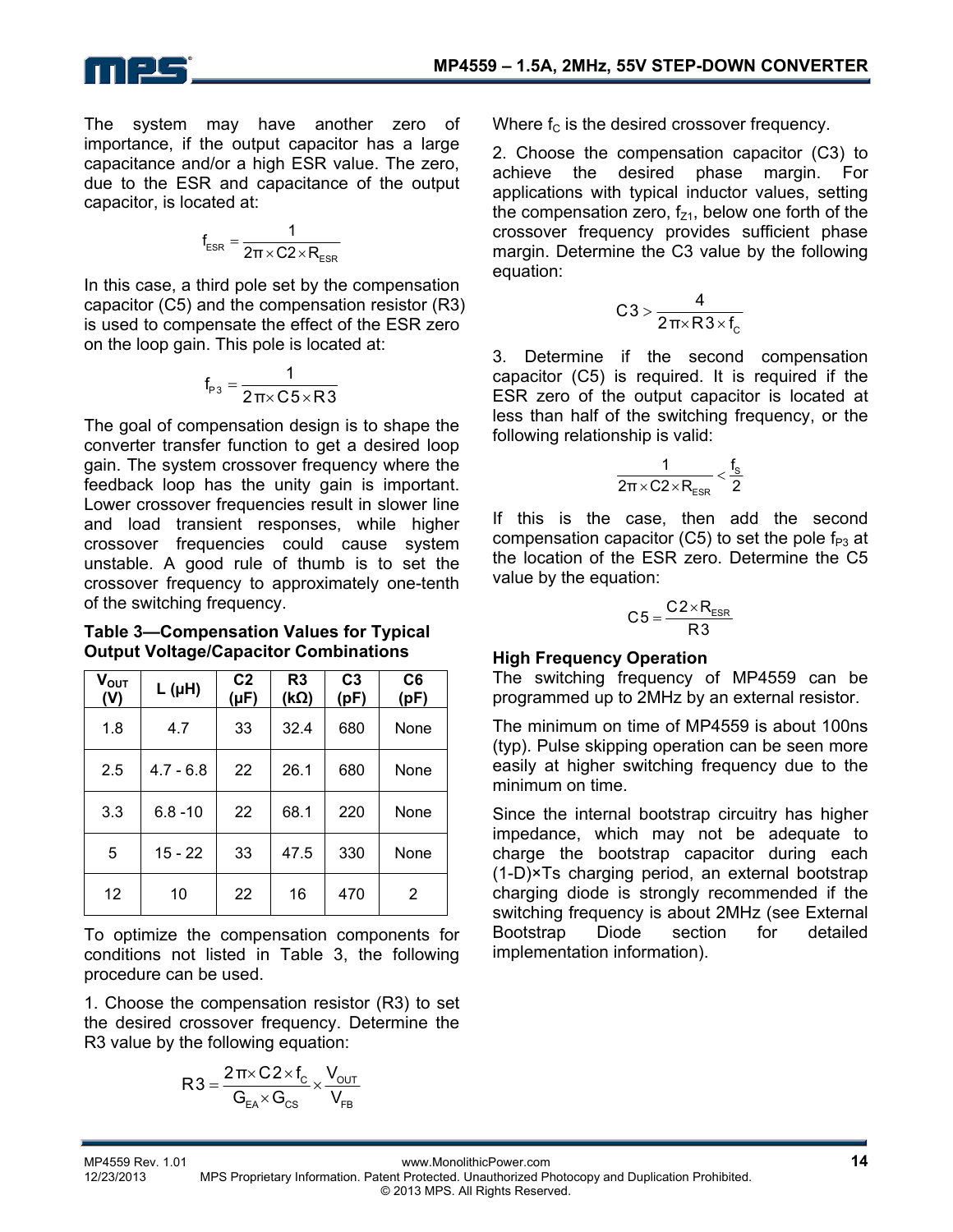

With higher switching frequencies, the inductive reactance (XL) of capacitor comes to dominate, so that the ESL of input/output capacitor determines the input/output ripple voltage at higher switching frequency. As a result of that, high frequency ceramic capacitor is strongly recommended as input decoupling capacitor and output filtering capacitor for such high frequency operation.

Layout becomes more important when the device switches at higher frequency. It is essential to place the input decoupling capacitor, catch diode and the MP4559 (VIN pin, SW pin and PGND) as close as possible, with traces that are very short and fairly wide. This can help to greatly reduce the voltage spike on SW node, and lower the EMI noise level as well.

Try to run the feedback trace as far from the inductor and noisy power traces as possible. It is often a good idea to run the feedback trace on the side of the PCB opposite of the inductor with a ground plane separating the two. The compensation components should be placed closed to the MP4559. Do not place the compensation components close to or under high dv/dt SW node, or inside the high di/dt power loop. If you have to do so, the proper ground plane must be in place to isolate those. Switching loss is expected to be increased at high switching frequency. To help to improve the thermal conduction, a grid of thermal vias can be created right under the exposed pad. It is recommended that they be small (15mil barrel diameter) so that the hole is essentially filled up during the plating process, thus aiding conduction to the other side. Too large a hole can cause 'solder wicking' problems during the reflow soldering process. The pitch (distance between the centers) of several such thermal vias in an area is typically 40mil.

#### **External Bootstrap Diode**

An external bootstrap diode may enhance the efficiency of the regulator. In below cases, an external BST diode is recommended from the 5V to BST pin:

- There is a 5V rail available in the system;
- $V_{IN}$  is no greater than 5V;
- $\bullet$  V<sub>OUT</sub> is between 3.3V and 5V;

This diode is also recommended for high duty cycle operation (when  $V_{\text{OUT}}/V_{\text{IN}} > 65\%$ ) applications.

The bootstrap diode can be a low cost one such as IN4148 or BAT54.



**Figure 2—External Bootstrap Diode** 

At no load or light load, the converter may operate in pulse skipping mode in order to maintain the output voltage in regulation. Thus there is less time to refresh the BS voltage. In order to have enough gate voltage under such operating conditions, the difference of  $(V_{IN} - V_{OUT})$ should be greater than 3V. For example, if the  $V_{\text{OUT}}$  is set to 3.3V, the V<sub>IN</sub> needs to be higher than 3.3V+3V=6.3V to maintain enough BST voltage at no load or light load. To meet this requirement, EN pin can be used to program the input UVLO voltage to  $V_{\text{OUT}}$ +3V.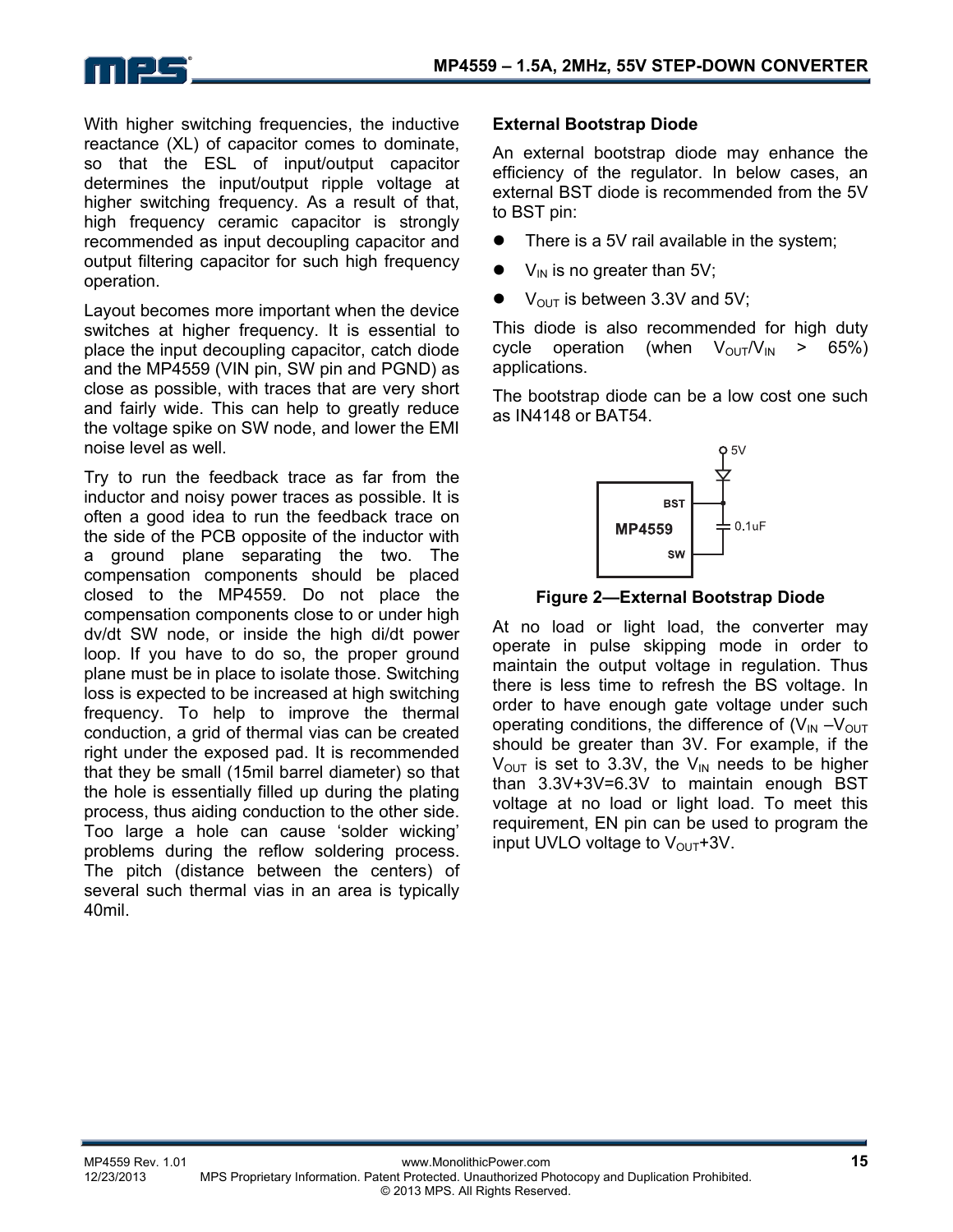

## **TYPICAL APPLICATION CIRCUITS**



**Figure 3—1.8V Output Typical Application Schematic** 



**Figure 4—5V Output Typical Application Schematic**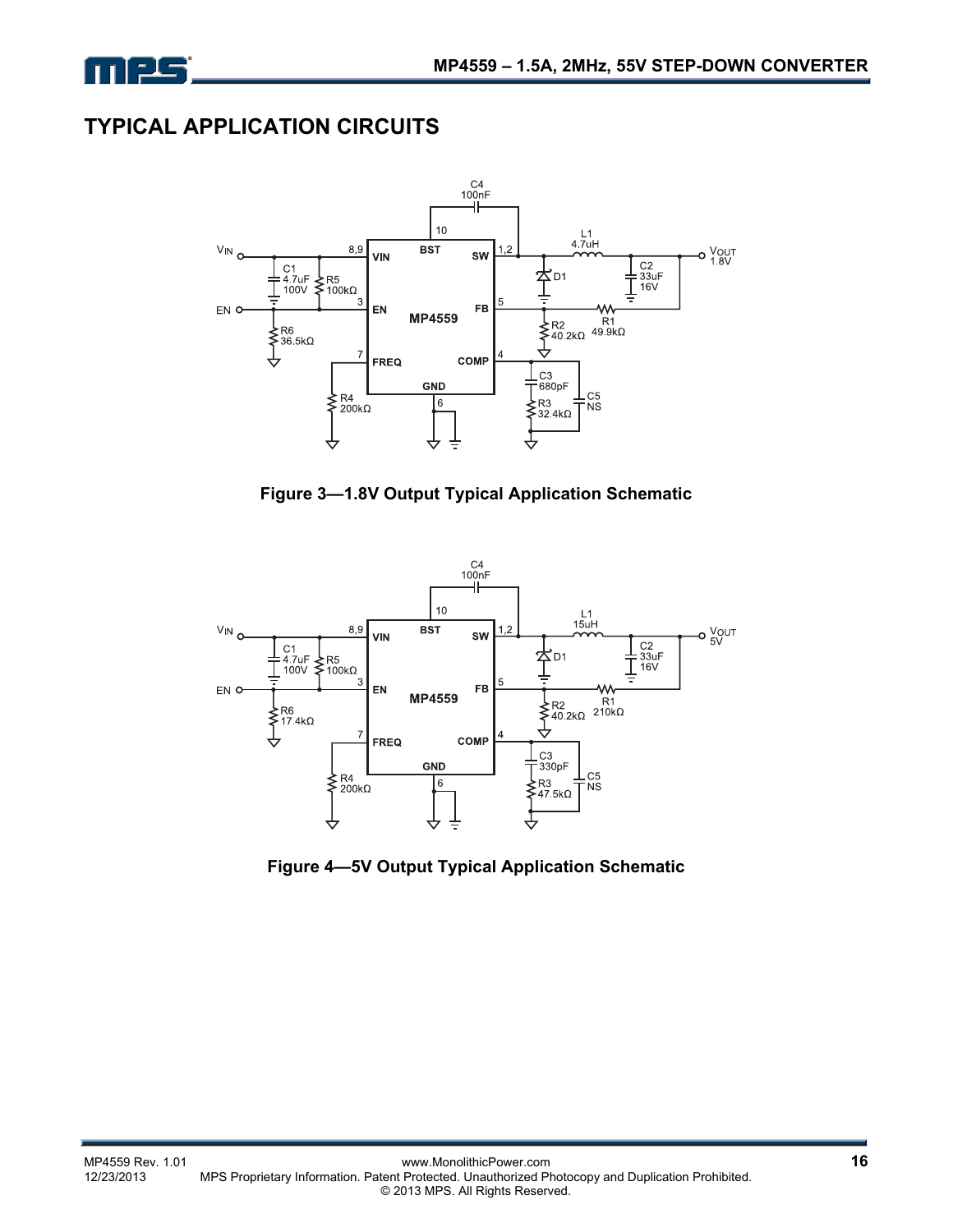

## **PCB LAYOUT GUIDE**

PCB layout is very important to achieve stable operation. It is highly recommended to duplicate EVB layout for optimum performance.

If change is necessary, please follow these guidelines and take Figure 5 for reference.

- 1) Keep the path of switching current short and minimize the loop area formed by Input cap, high-side MOSFET and external switching diode.
- 2) Bypass ceramic capacitors are suggested to be put close to the  $V_{IN}$  Pin.
- 3) Ensure all feedback connections are short and direct. Place the feedback resistors and compensation components as close to the chip as possible.
- 4) Route SW away from sensitive analog areas such as FB.
- 5) Connect IN, SW, and especially GND respectively to a large copper area to cool the chip to improve thermal performance and long-term reliability.



#### **MP4559 Typical Application Circuit**



#### **MP4559DN Layout Guide**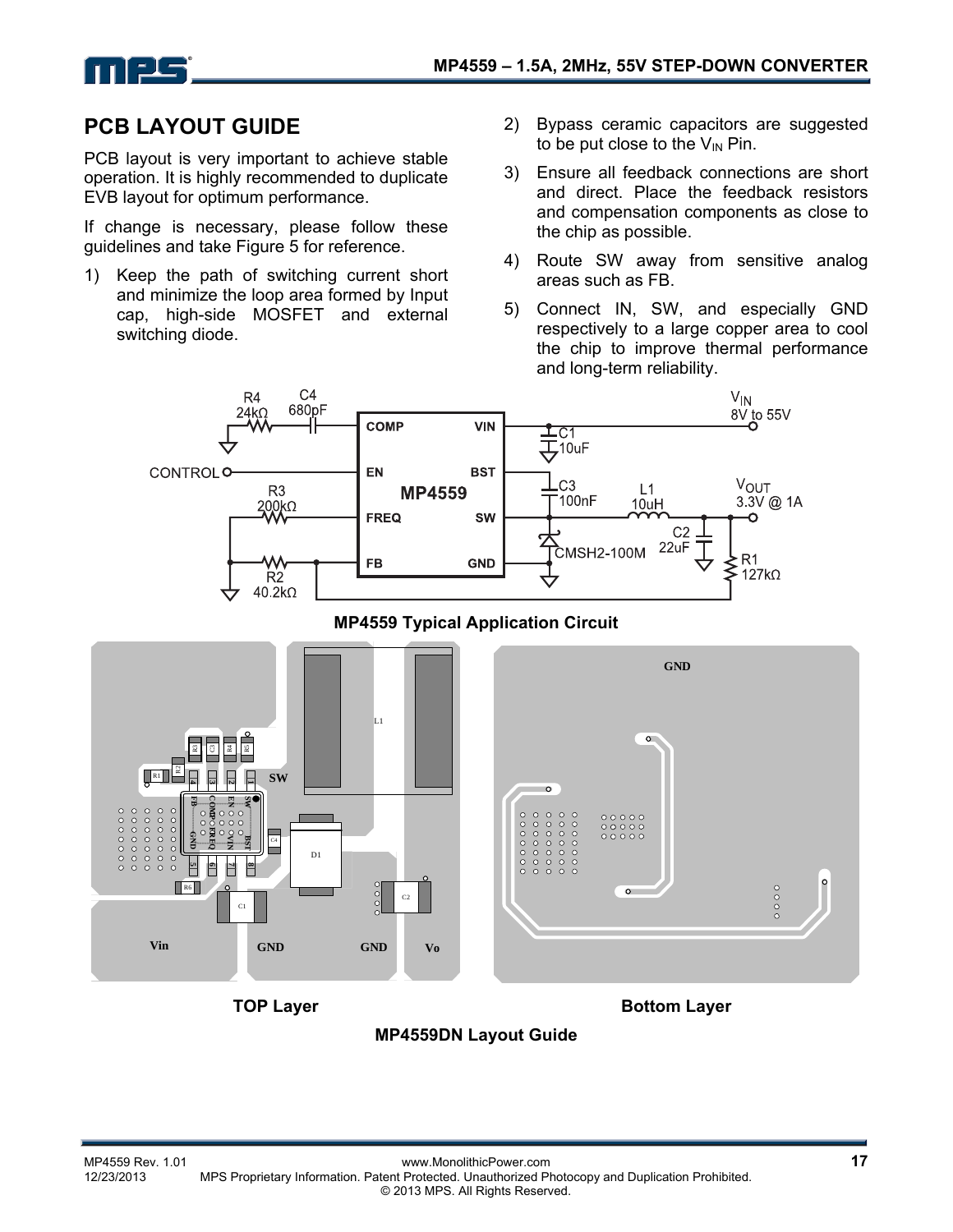

## **PACKAGE INFORMATION**



 $0.024(0.61) \rightarrow \left| \leftarrow \right| \rightarrow \left| \leftarrow 0.050(1.27) \right|$ **0.063(1.60)**  $\mathbf{\overline{y}}$ **0.103(2.62) 0.213(5.40) 0.138(3.51)**

**RECOMMENDED LAND PATTERN**

**DETAIL "A"**

Т

 $0°-8°$   $\rightarrow$   $\frac{0.016(0.41)}{0.050(1.27)}$ 

#### **NOTE:**

- **1) CONTROL DIMENSION IS IN INCHES. DIMENSION IN BRACKET IS IN MILLIMETERS.**
- **2) PACKAGE LENGTH DOES NOT INCLUDE MOLD FLASH, PROTRUSIONS OR GATE BURRS.**
- **3) PACKAGE WIDTH DOES NOT INCLUDE INTERLEAD FLASH OR PROTRUSIONS.**

**0.016(0.41)**

**0.0075(0.19) 0.0098(0.25)**

**0.089(2.26) 0.101(2.56)**

- **4) LEAD COPLANARITY (BOTTOM OF LEADS AFTER FORMING) SHALL BE 0.004" INCHES MAX.**
- **5) DRAWING CONFORMS TO JEDEC MS-012, VARIATION BA.**
- **6) DRAWING IS NOT TO SCALE.**